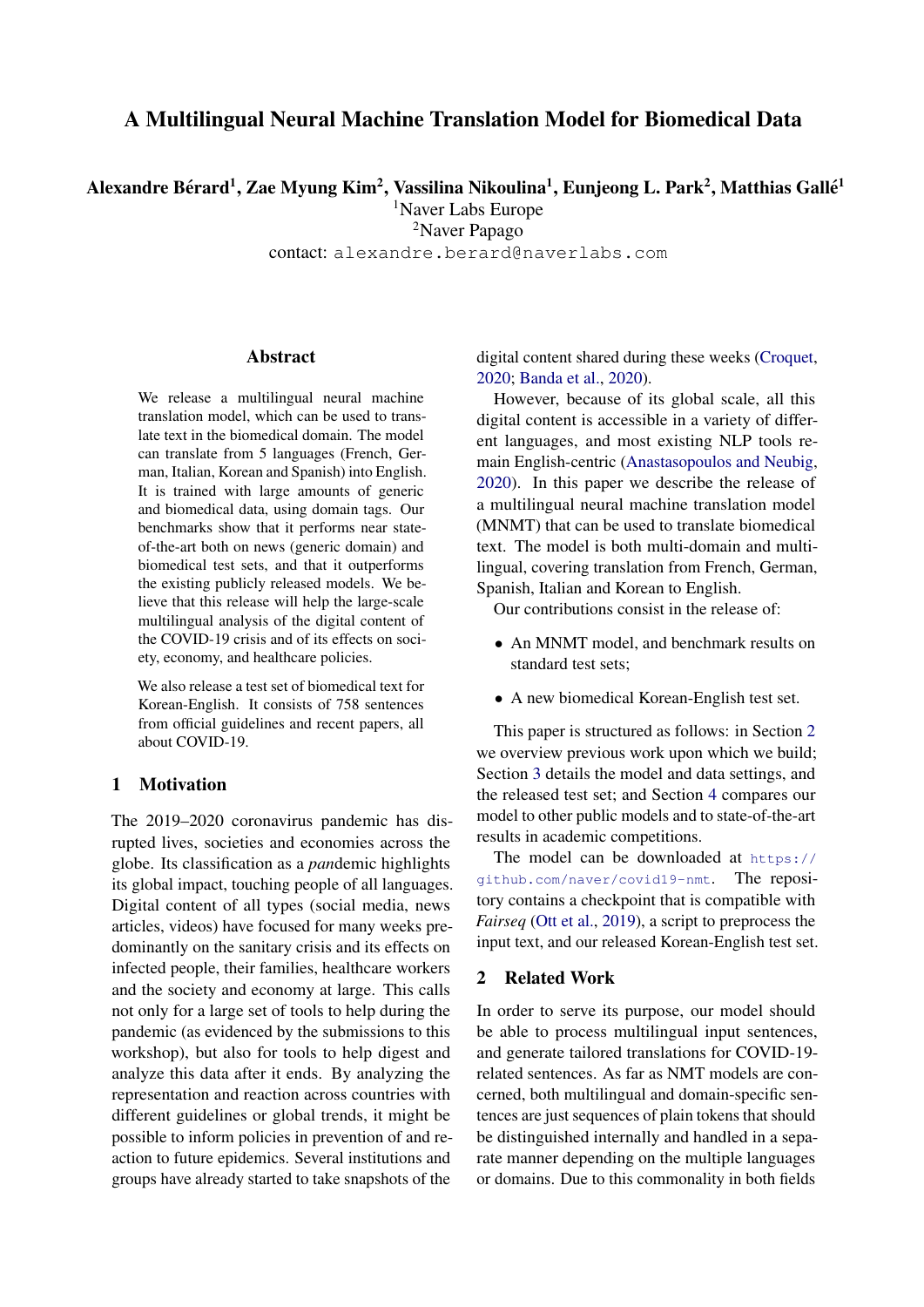of MNMT and domain adaptation of NMT models, they can be broadly categorized into two groups: 1) data-centric and 2) model-centric [\(Chu and Wang,](#page-4-3) [2018\)](#page-4-3).

The former focuses on the preparation of the training data such as handling and selecting from multi-domain [\(Kobus et al.,](#page-5-1) [2017;](#page-5-1) [Tars and Fishel,](#page-5-2) [2018\)](#page-5-2) or multilingual parallel corpora [\(Aharoni](#page-4-4) [et al.,](#page-4-4) [2019;](#page-4-4) [Tan et al.,](#page-5-3) [2019a\)](#page-5-3); and generating synthetic parallel data from monolingual corpora [\(Sen](#page-5-4)[nrich et al.,](#page-5-4) [2016;](#page-5-4) [Edunov et al.,](#page-4-5) [2018\)](#page-4-5).

The model-centric approaches, on the other hand, center on adjusting the training objectives [\(Wang](#page-5-5) [et al.,](#page-5-5) [2017;](#page-5-5) [Tan et al.,](#page-5-6) [2019b\)](#page-5-6); modifying the model architectures (Vázquez et al., [2019;](#page-5-7) [Dou](#page-4-6) [et al.,](#page-4-6) [2019a\)](#page-4-6); and tweaking the decoding procedure [\(Hasler et al.,](#page-4-7) [2018;](#page-4-7) [Dou et al.,](#page-4-8) [2019b\)](#page-4-8).

While the two types of approaches are orthogonal and can be utilized in tandem, our released model is trained using data-centric approaches. One of the frequently used data-centric methods for handling sentences of multiple languages and domains is simply prepending a special token that indicates the target language or domain that the sentence should be translated into [\(Kobus et al.,](#page-5-1) [2017;](#page-5-1) [Aharoni et al.,](#page-4-4) [2019\)](#page-4-4). By feeding the taskspecific meta-information via the reserved tags, we signal the model to treat the following input tokens accordingly. Recent works show that this method is also applicable to generating diverse translations [\(Shu et al.,](#page-5-8) [2019\)](#page-5-8) and translations in specific styles [\(Madaan et al.,](#page-5-9) [2020\)](#page-5-9).

In addition, back-translation of target monolingual or domain-specific sentences is often conducted in order to augment the low-resource data [\(Edunov et al.,](#page-4-5) [2018;](#page-4-5) [Hu et al.,](#page-4-9) [2019\)](#page-4-9). The back-translated data (and existing parallel data) can be filtered [\(Xu et al.,](#page-5-10) [2019\)](#page-5-10); treated with varying amount of importance [\(Wang et al.,](#page-5-11) [2019\)](#page-5-11) using data selection methods; and tagged to achieve even better results [\(Caswell et al.,](#page-4-10) [2019\)](#page-4-10).

While myriads of research works on MNMT and domain adaptation exist, the number of publicly available pre-trained NMT models is still low. For example, Fairseq, a popular sequence-tosequence toolkit maintained by Facebook AI Research, has released ten uni-directional models for translating English, French, German, and Russian sentences. $<sup>1</sup>$  $<sup>1</sup>$  $<sup>1</sup>$  For its widespread usage, we trained</sup>

[our model using this toolkit.](https://github.com/pytorch/fairseq/blob/master/examples/translation/README.md)

[A large number of public MT models are avail](https://github.com/pytorch/fairseq/blob/master/examples/translation/README.md)[able thanks to OPUS-MT,](https://github.com/pytorch/fairseq/blob/master/examples/translation/README.md) $2$  created by the Helsinki-[NLP group. Utilizing the OPUS corpora \(Tiede](https://github.com/pytorch/fairseq/blob/master/examples/translation/README.md)[mann,](#page-5-12) [2012\), more than a thousand MT models are](https://github.com/pytorch/fairseq/blob/master/examples/translation/README.md) [trained and released, including several multilingual](https://github.com/pytorch/fairseq/blob/master/examples/translation/README.md) [models which we use to compare with our model.](https://github.com/pytorch/fairseq/blob/master/examples/translation/README.md)

[To the best of our knowledge, we release the first](https://github.com/pytorch/fairseq/blob/master/examples/translation/README.md) [public MNMT model that is capable of producing](https://github.com/pytorch/fairseq/blob/master/examples/translation/README.md) [tailored translations for the biomedical domain.](https://github.com/pytorch/fairseq/blob/master/examples/translation/README.md)

[The COVID-19 pandemic has shown the need](https://github.com/pytorch/fairseq/blob/master/examples/translation/README.md) [for multilingual access to hygiene and safety guide](https://github.com/pytorch/fairseq/blob/master/examples/translation/README.md)[lines and policies \(McCulloch,](https://github.com/pytorch/fairseq/blob/master/examples/translation/README.md) [2020\)](#page-5-13). As an ex[ample of crowd-sourced translation, we point out](https://github.com/pytorch/fairseq/blob/master/examples/translation/README.md) ["The COVID Translate Project"](https://github.com/pytorch/fairseq/blob/master/examples/translation/README.md)<sup>[3](#page-1-3)</sup> which allowed [the translation of 75 pages of guidelines for public](https://github.com/pytorch/fairseq/blob/master/examples/translation/README.md) [agents and healthcare workers, from Korean into](https://github.com/pytorch/fairseq/blob/master/examples/translation/README.md) [English in a matter of days. Although our model](https://github.com/pytorch/fairseq/blob/master/examples/translation/README.md) [could assist in furthering such initiatives, we do](https://github.com/pytorch/fairseq/blob/master/examples/translation/README.md) [not recommend relying solely on our model for](https://github.com/pytorch/fairseq/blob/master/examples/translation/README.md) [translating such guidelines, where quality is of ut](https://github.com/pytorch/fairseq/blob/master/examples/translation/README.md)[termost importance. However, the huge amount of](https://github.com/pytorch/fairseq/blob/master/examples/translation/README.md) [digital content created in the last months around](https://github.com/pytorch/fairseq/blob/master/examples/translation/README.md) [the pandemic makes such professional translations](https://github.com/pytorch/fairseq/blob/master/examples/translation/README.md) [of all that content not only infeasible, but some](https://github.com/pytorch/fairseq/blob/master/examples/translation/README.md)[times unnecessary depending on the objective. For](https://github.com/pytorch/fairseq/blob/master/examples/translation/README.md) [instance, we believe that the release of this model](https://github.com/pytorch/fairseq/blob/master/examples/translation/README.md) [can unlock the possibility of large-scale translation](https://github.com/pytorch/fairseq/blob/master/examples/translation/README.md) [with the aim of conducting data analysis on the](https://github.com/pytorch/fairseq/blob/master/examples/translation/README.md) [reaction of the media and society on the matter.](https://github.com/pytorch/fairseq/blob/master/examples/translation/README.md)

#### <span id="page-1-0"></span>[3 Model Settings and Training Data](https://github.com/pytorch/fairseq/blob/master/examples/translation/README.md)

[The model uses a variant of the Transformer Big](https://github.com/pytorch/fairseq/blob/master/examples/translation/README.md) [architecture \(Vaswani et al.,](https://github.com/pytorch/fairseq/blob/master/examples/translation/README.md) [2017\)](#page-5-14) with a shallower [decoder: 16 attention heads, 6 encoder layers, 3](https://github.com/pytorch/fairseq/blob/master/examples/translation/README.md) [decoder layers, an embedding size of 1024, and a](https://github.com/pytorch/fairseq/blob/master/examples/translation/README.md) [feed-forward dimension of 8192 in the encoder and](https://github.com/pytorch/fairseq/blob/master/examples/translation/README.md) [4096 in the decoder.](https://github.com/pytorch/fairseq/blob/master/examples/translation/README.md)

[As all language pairs have English as their tar](https://github.com/pytorch/fairseq/blob/master/examples/translation/README.md)[get language, no special token for target language](https://github.com/pytorch/fairseq/blob/master/examples/translation/README.md) [was used \(language detection can be performed](https://github.com/pytorch/fairseq/blob/master/examples/translation/README.md) [internally by the model\).](https://github.com/pytorch/fairseq/blob/master/examples/translation/README.md)

[As the model performs many-to-English trans](https://github.com/pytorch/fairseq/blob/master/examples/translation/README.md)[lation, its encoder should be able to hold most of](https://github.com/pytorch/fairseq/blob/master/examples/translation/README.md) [the complexity. Thus, we increase the capacity](https://github.com/pytorch/fairseq/blob/master/examples/translation/README.md) [of the encoder by doubling the default size of the](https://github.com/pytorch/fairseq/blob/master/examples/translation/README.md) [feed-forward layer as in \(Ng et al.,](https://github.com/pytorch/fairseq/blob/master/examples/translation/README.md) [2019\)](#page-5-15).

<span id="page-1-1"></span><sup>1</sup>[https://github.com/pytorch/fairseq/](https://github.com/pytorch/fairseq/blob/master/examples/translation/README.md) [blob/master/examples/translation/README.](https://github.com/pytorch/fairseq/blob/master/examples/translation/README.md)

[md](https://github.com/pytorch/fairseq/blob/master/examples/translation/README.md)

<span id="page-1-2"></span><sup>2</sup>[https://github.com/Helsinki-NLP/](https://github.com/Helsinki-NLP/OPUS-MT-train) [OPUS-MT-train](https://github.com/Helsinki-NLP/OPUS-MT-train)

<span id="page-1-3"></span><sup>3</sup><https://covidtranslate.org/>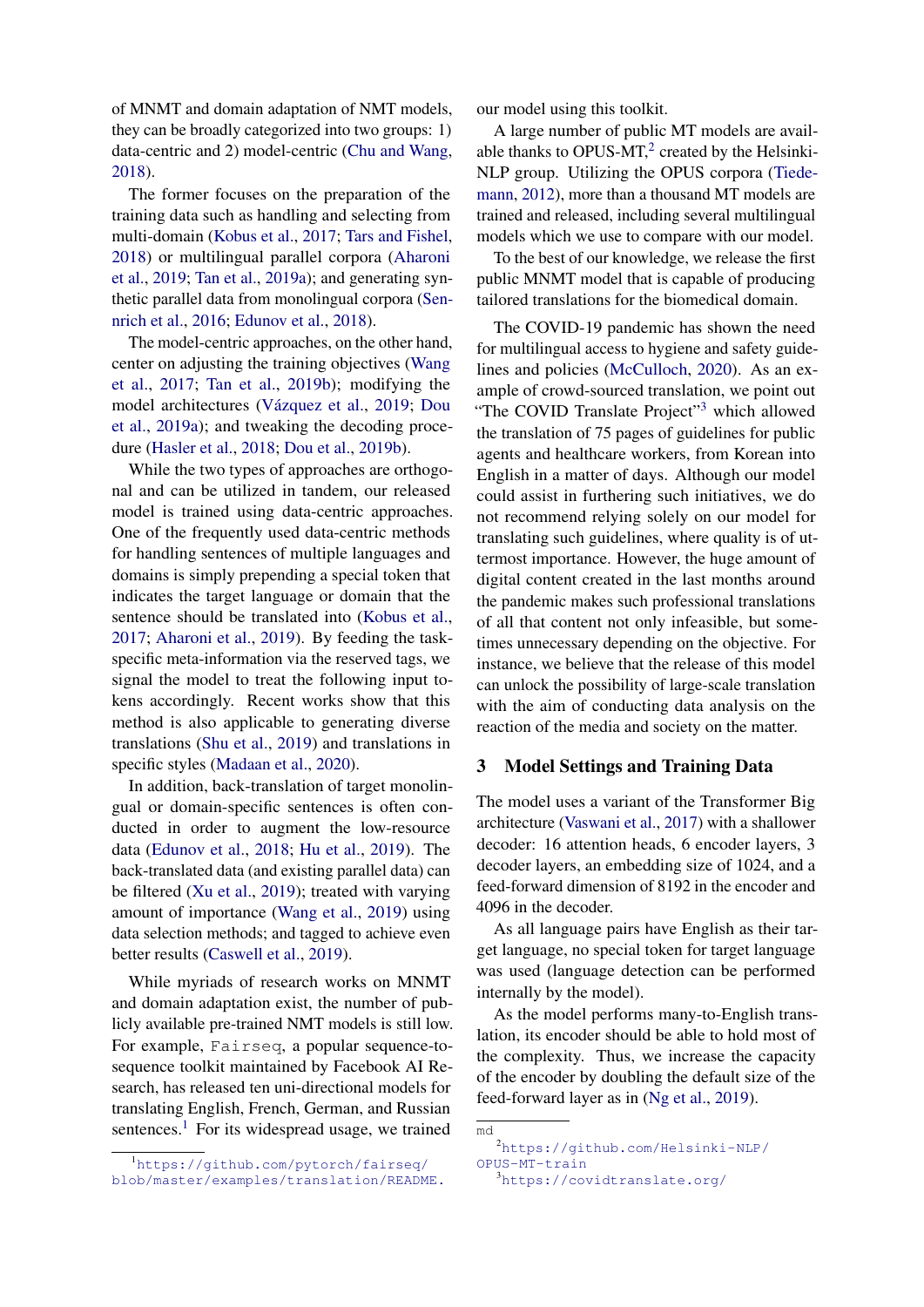On the other hand, previous works [\(Clinchant](#page-4-11) [et al.,](#page-4-11) [2019;](#page-4-11) [Kasai et al.,](#page-5-16) [2020\)](#page-5-16) have shown that it is possible to reduce the number of decoder layers without sacrificing much performance, allowing both faster inference, and smaller network size.

During training, regularization was done with a dropout of 0.1 and label smoothing of 0.1. For optimization, we used Adam [\(Kingma and Ba,](#page-5-17) [2014\)](#page-5-17) with warm-up, and maximum learning rate of 0.001. The model was trained for 10 epochs and the best checkpoint was selected based on perplexity on the validation set.

As training data, we used the standard openaccessible datasets, including biomedical data whenever available, for example, the "Corona Crisis Corpora" [\(TAUS,](#page-5-18) [2020\)](#page-5-18). Following our past success in domain adaptation [\(Berard et al.,](#page-4-12) [2019\)](#page-4-12), we used domain tokens [\(Kobus et al.,](#page-5-1) [2017\)](#page-5-1) to differentiate between domains, allowing multi-domain translation with a single model. We initially experimented with more tags, and combinations of tags (e.g., medical  $\rightarrow$  patent or medical  $\rightarrow$  political) to allow for more fine-grained control of the resulting translation. The results however were not very conclusive, and often underperformed. An exception worth noting was the case of transcribed data such as *TED* talks, and *OpenSubtitles*, which are not the main targets of this work. Therefore, for simplicity, we used only two tags: medical and back-translation. No tag was used with training data that does not belong to one of these two categories.

In addition to biomedical data, we also used back-translated data, although only for Korean, the language with the smallest amount of training data (13.8M sentences). Like [Arivazhagan et al.](#page-4-13) [\(2019\)](#page-4-13), we used a temperature parameter of 5, to give more chance to Korean. Additionally, the biomedical data was oversampled by a factor of 2. Table [1](#page-2-0) details the amount of training sentences used for each language and each domain tag.

As for pre-processing, we cleaned the available data by conducting white-space normalization and NFKC normalization. We filtered noisy sentence pairs based on length (min. 1 token, max. 200), and automatic language identification with langid.py [\(Lui and Baldwin,](#page-5-19) [2012\)](#page-5-19).

We trained a lower-cased shared BPE model using *SentencePiece* [\(Kudo and Richardson,](#page-5-20) [2018\)](#page-5-20) by using 6M random lines for each language (including English). We filtered out single characters

<span id="page-2-0"></span>

| Language | Total | General | BT. | Biomed. |
|----------|-------|---------|-----|---------|
| French   | 128.8 | 125.0   |     | 3.8     |
| Spanish  | 92.9  | 90.8    |     | 2.1     |
| German   | 87.3  | 84.8    |     | 2.5     |
| Italian  | 45.6  | 44.9    |     | 0.7     |
| Korean   | 13.8  | 5.7     | 8.0 | 0.1     |
| Total    | 368.4 | 351.2   | 80  | 9.2     |

Table 1: Amount of training data in millions of sentences. BT refers to back-translation from English to Korean.

with fewer than 20 occurrences from the vocabulary. This results in a shared vocabulary of size 76k.

We reduced the English vocabulary size to speed up training and inference, by setting a BPE frequency threshold of 20, which gives a target vocabulary of size 38k. To get the benefits of a shared vocabulary (i.e., tied source/target embeddings) we sorted the source Fairseq dictionary to put the 38k English tokens at the beginning, which lets us easily share the embedding matrix between the en-coder and the decoder.<sup>[4](#page-2-1)</sup>

The BPE segmentation is followed by inlinecasing [\(Berard et al.,](#page-4-12) [2019\)](#page-4-12), where each token is lower-cased and directly followed by a special token specifying its case  $(\langle T \rangle)$  for title case,  $\langle U \rangle$  for all caps, no token for lower-case). Word-pieces whose original case is undefined (e.g., "MacDonalds") are split again into word-pieces with defined case ("mac" and "donalds").

#### 3.1 New Korean-English Test Set

To benchmark the performance on the COVID-19 domain, we built an in-domain test set for Korean-English, as it is the only language pair that is not included in the Corona Crisis Corpora.

The test set contains 758 Korean-English sentence pairs, obtained by having English sentences translated into Korean by four professional Korean translators with relevant biomedical background. The English sentences were distributed among the translators; and during the course of the translation, the translators often discussed with each other on matters such as keeping a consistent tone and manner, and handling technical terms and jargon. For example, we note that any acronym written without its full form in the source sentence is kept the same

<span id="page-2-1"></span><sup>&</sup>lt;sup>4</sup>We modified the released checkpoint for it to work outof-the box with vanilla Fairseq.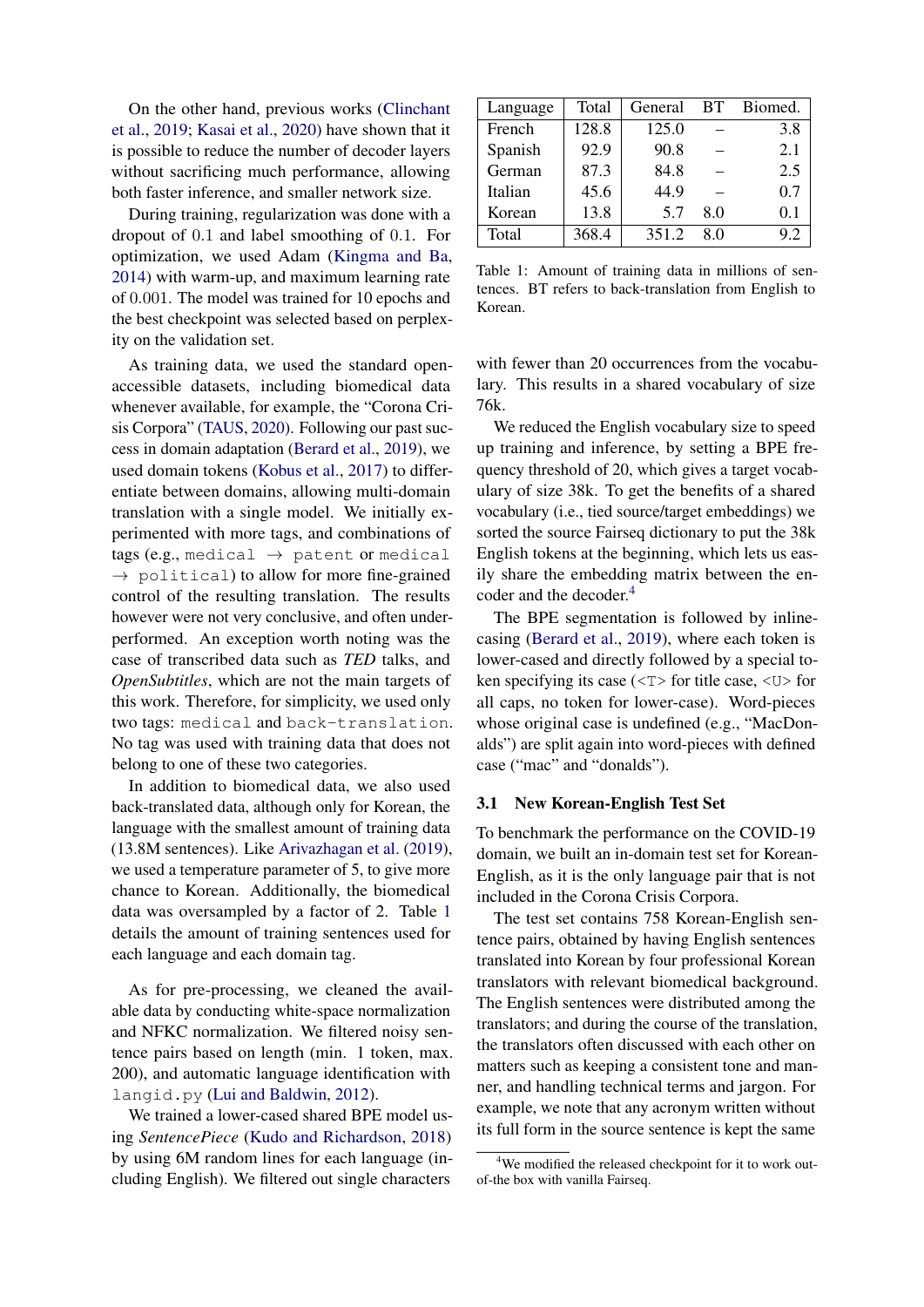in the translation unless it is very widely used in general.

We gathered English sentences from two sources: (1) The official English guidelines and reports from Korea Centers for Disease Control and Prevention  $(KCDC)^5$  $(KCDC)^5$  under Ministry of Health and Welfare of South Korea (258 sentences); and (2) Abstracts of biomedical papers on SARS-CoV-2 and COVID-19 from *arXiv*, [6](#page-3-2) *medRxiv*[7](#page-3-3) and *bioRxiv*[8](#page-3-4) (500 sentences).

The sentences were handpicked, focusing on covering diverse aspects of the pandemic, including safety guidelines, government briefings, clinical tests, and biomedical experimentation. We collected more sentences from the biomedical abstracts as they contained more technical terms in general than the documents released from the KCDC website where the sentences were less technical and mostly about "updates on COVID-19 in South Korea" and "guidelines for hygiene and social distancing".

## <span id="page-3-0"></span>4 Benchmarks

We benchmark the released multilingual models against: 1) reported numbers in the literature, and 2) other publicly released models. We use OPUS-MT, a large collection (1000+) of pre-trained models released by the NLP group at University of Helsinki. Note that these models were trained with much smaller amounts of training data.

Our single model obtains competitive results on "generic" test sets (*News* and *IWSLT*), on par with the state of the art.<sup>[9](#page-3-5)</sup> We also obtain state-of-the-art results on the WMT19 biomedical test sets. Note the SOTA models were trained to maximize performance training on the Medline data. While we included this data in our tagged biomedical data, we did not fine-tune aggressively over it. As shown in Table [4,](#page-4-14) we also submitted this model to the WMT20 Biomedical Task and obtained very competitive results [\(Berard et al.,](#page-4-15) [2020\)](#page-4-15).

Table [2](#page-3-6) shows BLEU scores for the Korean-English COVID-19 test set. The results greatly outperform existing public Korean-English models, even more so than on IWSLT (Table [3\)](#page-3-7).

<span id="page-3-6"></span>

| Model          | arXiv | <b>KCDC</b> | Full |
|----------------|-------|-------------|------|
| Ours           | 36.5  | 38.3        | 37.2 |
| Ours (medical) | 36.6  | 38.6        | 37.4 |
| <b>OPUS-MT</b> | 18.7  | 19.0        | 18.8 |

Table 2: Benchmark of the released model on new Korean-English COVID-19 test set.

<span id="page-3-7"></span>

| Language | Model          | <b>News</b>       | Medline            | <b>IWSLT</b> |
|----------|----------------|-------------------|--------------------|--------------|
|          | Ours           | 41.00             | 36.16              | 41.09        |
| French   | <b>SOTA</b>    | $40.22*$          | $35.56^{\ddagger}$ |              |
|          | <b>OPUS-MT</b> | 36.80             | 33.60              | 38.90        |
| German   | Ours           | 41.28             | 29.76              | 31.55        |
|          | <b>SOTA</b>    | $40.98^{\dagger}$ | $28.82^{\ddagger}$ | $32.01^+$    |
|          | <b>OPUS-MT</b> | 39.50             | 28.10              | 30.30        |
| Spanish  | Ours           | 36.63             | 46.18              | 48.79        |
|          | <b>SOTA</b>    |                   | $43.03^{\ddagger}$ |              |
|          | <b>OPUS-MT</b> | 30.30             | 43.30              | 46.10        |
| Italian  | Ours           |                   |                    | 42.18        |
|          | <b>SOTA</b>    |                   |                    |              |
|          | <b>OPUS-MT</b> |                   |                    | 39.70        |
| Korean   | Ours           |                   |                    | 21.33        |
|          | <b>SOTA</b>    |                   |                    |              |
|          | <b>OPUS-MT</b> |                   |                    | 17.60        |

Table 3: Benchmark of the released model against the best reported numbers and the public OPUS-MT models. Our scores on the medical test sets are obtained with the medical tag. No tag is used with the other test sets. The SOTA numbers for *News* and *IWSLT* were obtained by running the corresponding models [\(Berard et al.,](#page-4-12) [2019;](#page-4-12) [Ng et al.,](#page-5-15) [2019\)](#page-5-15). For *Medline*, we copied the results from the WMT19 Biomedical Task report [\(Bawden et al.,](#page-4-16) [2019\)](#page-4-16). *News* consists in *newstest2019* for German (WMT19 News Task test set), *newstest2014* for French, and *newstest2013* for Spanish. For *IWSLT*, the 2017 test set is used for all but Spanish, where the 2016 one is used.

#### 5 Conclusion

We describe the release of a multilingual translation model that supports translation in both the general and biomedical domains. Our model is trained on more than 350M sentences, covering French, Spanish, German, Italian and Korean (into English). Benchmarks on public test sets show its strength across domains. In particular, we evaluated the model in the biomedical domain, where it is state-of-the-art with the advantage of being a single model that operates on several languages. To address the shortage of Korean-English data, we also release a dataset of 758 sentence pairs covering

<span id="page-3-1"></span><sup>5</sup><http://ncov.mohw.go.kr/en>

<span id="page-3-2"></span><sup>6</sup><https://arxiv.org>

<span id="page-3-3"></span><sup>7</sup><https://www.medrxiv.org>

<span id="page-3-5"></span><span id="page-3-4"></span><sup>8</sup><https://www.biorxiv.org>

<sup>9</sup>We do not report comparison for Spanish-English *newstest2013*, as the latest reported numbers are outdated (the best WMT entry achieved 30.4).

<sup>∗</sup>NLE's single model @ WMT19 Robustness Task [\(Berard](#page-4-12) [et al.,](#page-4-12) [2019\)](#page-4-12)

<sup>†</sup> FAIR's single model @ WMT19 [\(Ng et al.,](#page-5-15) [2019\)](#page-5-15)

<sup>‡</sup>Reported results in the WMT19 Biomedical Task [\(Baw](#page-4-16)[den et al.,](#page-4-16) [2019\)](#page-4-16)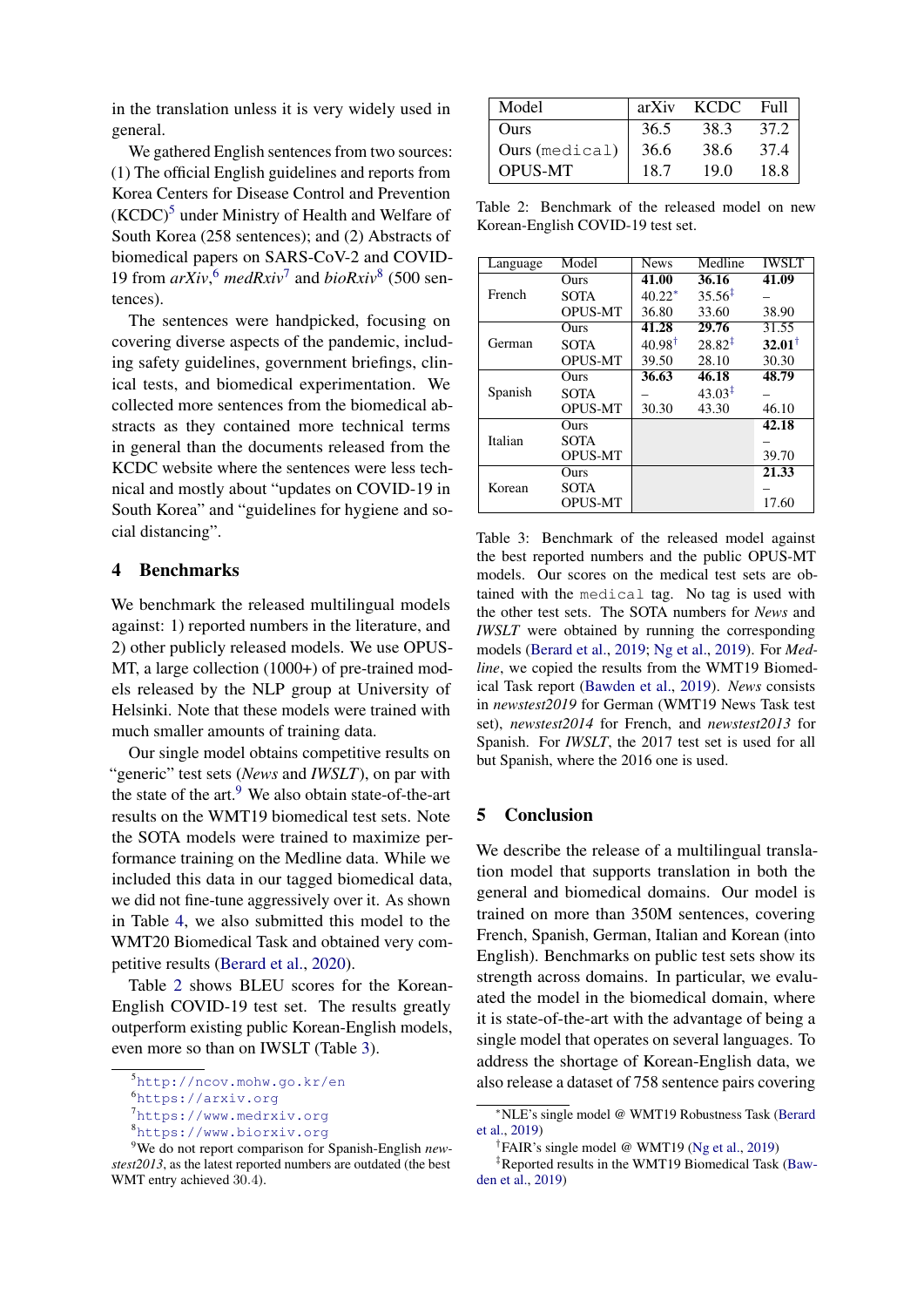<span id="page-4-14"></span>

| Source language | Our model | (Next) best |
|-----------------|-----------|-------------|
| French          | 43.11     | 44.05       |
| German          | 34.08     | 34.81       |
| Spanish         | 50.57     | 46.43       |
| Italian         | 42.52     | 42.00       |

Table 4: Official results of the WMT20 Biomedical Task (case insensitive BLEU), by our released NMT model (with the medical tag) and by the best or next best system [\(Berard et al.,](#page-4-15) [2020\)](#page-4-15).

recent biomedical text about COVID-19.

Our aim is to support research studying the international impact that this crisis is causing, at a societal, economical and healthcare level.

#### References

- <span id="page-4-4"></span>Roee Aharoni, Melvin Johnson, and Orhan Firat. 2019. [Massively Multilingual Neural Machine Translation.](https://doi.org/10.18653/v1/N19-1388) In *Proceedings of the 2019 Conference of the North American Chapter of the Association for Computational Linguistics: Human Language Technologies, Volume 1 (Long and Short Papers)*, pages 3874– 3884.
- <span id="page-4-2"></span>Antonios Anastasopoulos and Graham Neubig. 2020. [Should All Cross-Lingual Embeddings Speak En](https://doi.org/10.18653/v1/2020.acl-main.766)[glish?](https://doi.org/10.18653/v1/2020.acl-main.766) In *Proceedings of the 58th Annual Meeting of the Association for Computational Linguistics*, pages 8658–8679.
- <span id="page-4-13"></span>Naveen Arivazhagan, Ankur Bapna, Orhan Firat, Dmitry Lepikhin, Melvin Johnson, Maxim Krikun, Mia Xu Chen, Yuan Cao, George Foster, Colin Cherry, et al. 2019. [Massively Multilingual Neural](https://arxiv.org/abs/1907.05019) [Machine Translation in the Wild: Findings and Chal](https://arxiv.org/abs/1907.05019)[lenges.](https://arxiv.org/abs/1907.05019) *arXiv preprint arXiv:1907.05019*.
- <span id="page-4-1"></span>Juan M Banda, Ramya Tekumalla, Guanyu Wang, Jingyuan Yu, Tuo Liu, Yuning Ding, and Gerardo Chowell. 2020. [A large-scale COVID-19](https://arxiv.org/abs/2004.03688) [Twitter chatter dataset for open scientific research](https://arxiv.org/abs/2004.03688) [– an international collaboration.](https://arxiv.org/abs/2004.03688) *arXiv preprint arXiv:2004.03688*.
- <span id="page-4-16"></span>Rachel Bawden, Kevin Bretonnel Cohen, Cristian Grozea, Antonio Jimeno Yepes, Madeleine Kittner, Martin Krallinger, Nancy Mah, Aurelie Neveol, Mariana Neves, Felipe Soares, Amy Siu, Karin Verspoor, and Maika Vicente Navarro. 2019. [Findings of the](https://doi.org/10.18653/v1/W19-5403) [WMT 2019 Biomedical Translation Shared Task:](https://doi.org/10.18653/v1/W19-5403) [Evaluation for MEDLINE Abstracts and Biomedical](https://doi.org/10.18653/v1/W19-5403) [Terminologies.](https://doi.org/10.18653/v1/W19-5403) In *Proceedings of the Fourth Conference on Machine Translation (Volume 3: Shared Task Papers, Day 2)*, pages 29–53.
- <span id="page-4-12"></span>Alexandre Berard, Ioan Calapodescu, and Claude Roux. 2019. [Naver Labs Europe's Systems for the](https://doi.org/10.18653/v1/W19-5361) [WMT19 Machine Translation Robustness Task.](https://doi.org/10.18653/v1/W19-5361) In *Proceedings of the Fourth Conference on Machine*

*Translation (Volume 2: Shared Task Papers, Day 1)*, pages 526–532.

- <span id="page-4-15"></span>Alexandre Berard, Vassilina Nikoulina, Ioan Calapodescu, and Jerin Philip. 2020. Naver Labs Europe's Participation in the Robustness, Chat, and Biomedical Tasks at WMT 2020. In *Proceedings of the Fifth Conference on Machine Translation (Shared Task Papers)*.
- <span id="page-4-10"></span>Isaac Caswell, Ciprian Chelba, and David Grangier. 2019. [Tagged Back-Translation.](https://doi.org/10.18653/v1/W19-5206) In *Proceedings of the Fourth Conference on Machine Translation (Volume 1: Research Papers)*, pages 53–63.
- <span id="page-4-3"></span>Chenhui Chu and Rui Wang. 2018. [A Survey of Do](https://www.aclweb.org/anthology/C18-1111)[main Adaptation for Neural Machine Translation.](https://www.aclweb.org/anthology/C18-1111) In *Proceedings of the 27th International Conference on Computational Linguistics*, pages 1304–1319.
- <span id="page-4-11"></span>Stephane Clinchant, Kweon Woo Jung, and Vassilina Nikoulina. 2019. [On the use of BERT for Neu](https://doi.org/10.18653/v1/D19-5611)[ral Machine Translation.](https://doi.org/10.18653/v1/D19-5611) In *Proceedings of the 3rd Workshop on Neural Generation and Translation*, pages 108–117.
- <span id="page-4-0"></span>Pauline Croquet. 2020. [Comment les archivistes de la](https://www.lemonde.fr/pixels/article/2020/05/15/a-la-bnf-les-archivistes-du-web-sauvegardent-l-internet-francais-du-confinement_6039704_4408996.html) BNF sauvegardent la mémoire du confinement sur [Internet.](https://www.lemonde.fr/pixels/article/2020/05/15/a-la-bnf-les-archivistes-du-web-sauvegardent-l-internet-francais-du-confinement_6039704_4408996.html)
- <span id="page-4-6"></span>Zi-Yi Dou, Junjie Hu, Antonios Anastasopoulos, and Graham Neubig. 2019a. [Unsupervised Domain](https://doi.org/10.18653/v1/D19-1147) [Adaptation for Neural Machine Translation with](https://doi.org/10.18653/v1/D19-1147) [Domain-Aware Feature Embeddings.](https://doi.org/10.18653/v1/D19-1147) In *Proceedings of the 2019 Conference on Empirical Methods in Natural Language Processing and the 9th International Joint Conference on Natural Language Processing (EMNLP-IJCNLP)*, pages 1417–1422.
- <span id="page-4-8"></span>Zi-Yi Dou, Xinyi Wang, Junjie Hu, and Graham Neubig. 2019b. [Domain Differential Adaptation for](https://doi.org/10.18653/v1/D19-5606) [Neural Machine Translation.](https://doi.org/10.18653/v1/D19-5606) In *Proceedings of the 3rd Workshop on Neural Generation and Translation*, pages 59–69.
- <span id="page-4-5"></span>Sergey Edunov, Myle Ott, Michael Auli, and David Grangier. 2018. [Understanding Back-Translation at](https://doi.org/10.18653/v1/D18-1045) [Scale.](https://doi.org/10.18653/v1/D18-1045) In *Proceedings of the 2018 Conference on Empirical Methods in Natural Language Processing*, pages 489–500.
- <span id="page-4-7"></span>Eva Hasler, Adria de Gispert, Gonzalo Iglesias, and ` Bill Byrne. 2018. [Neural Machine Translation De](https://doi.org/10.18653/v1/N18-2081)[coding with Terminology Constraints.](https://doi.org/10.18653/v1/N18-2081) In *Proceedings of the 2018 Conference of the North American Chapter of the Association for Computational Linguistics: Human Language Technologies, Volume 2 (Short Papers)*, pages 506–512.
- <span id="page-4-9"></span>Junjie Hu, Mengzhou Xia, Graham Neubig, and Jaime Carbonell. 2019. [Domain Adaptation of Neural Ma](https://doi.org/10.18653/v1/P19-1286)[chine Translation by Lexicon Induction.](https://doi.org/10.18653/v1/P19-1286) In *Proceedings of the 57th Annual Meeting of the Association for Computational Linguistics*, pages 2989–3001.